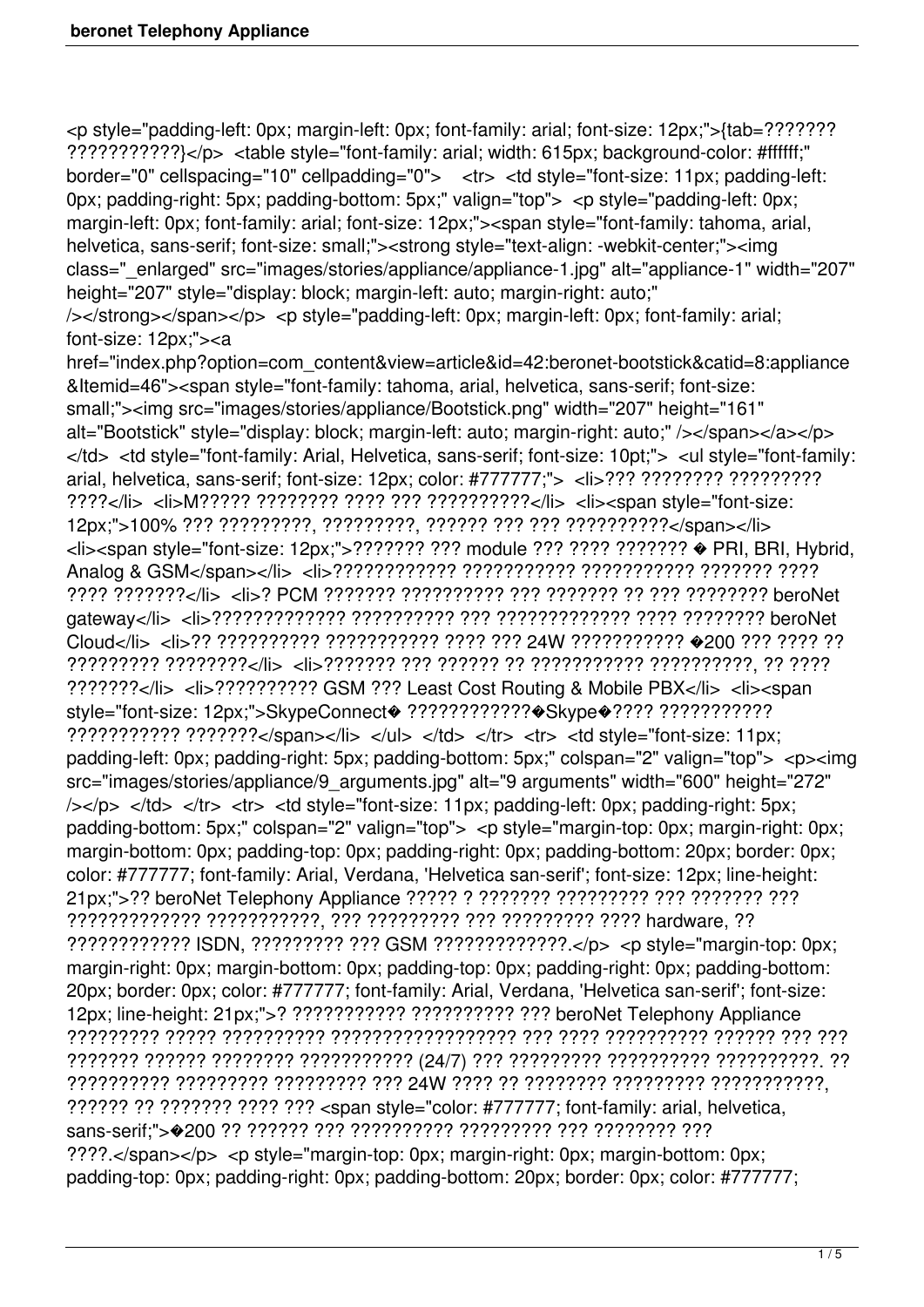font-family: Arial, Verdana, 'Helvetica san-serif'; font-size: 12px; line-height: 21px;">?? ??? ?????????? ????????? ??? ?? ????????????? ???????? ???, ?? beroNet Telephony Appliance ????? ? ????????? ???? ??? ??? ?? ???? ??? ??????????? ?????????. ?? beroNet Telephony Appliance ???? ?????????? ??? ????????? ?????????? ???? ?????? SOHO ??? S?? ??? ????? ??????? ??? ???????????? ?? ??? ??? 60 ??????????? ???????.</p> <p style="margin-top: 0px; margin-right: 0px; margin-bottom: 0px; padding-top: 0px; padding-right: 0px; padding-bottom: 20px; border: 0px; color: #777777; font-family: Arial, Verdana, 'Helvetica san-serif'; font-size: 12px; line-height: 21px;">???????? ?? ????????? ??? ????????? ??????????. ?? beroNet Telephony Appliance ???? ?????????? ??????? ?? ?? ??????????? ????????? Windows ??? Linux ??? ????? ??????? ?? ???? ??? ???????? ?????? ??????????:</p> </td> </tr> <tr> <td style="font-size: 11px; padding-left: 0px; padding-right: 5px; padding-bottom: 5px;" colspan="2" valign="top"> <table style="width: 600px;" border="0" cellspacing="10"> <tr> <td align="center" valign="middle"><img src="images/stories/appliance/3CX.jpg" alt="3CX" width="151" height="62" /></td> <td align="center" valign="middle"><img src="images/stories/appliance/asterisk.jpg" alt="asterisk" width="100" height="56" /></td> <td align="center" valign="middle"><img src="images/stories/appliance/phonalisa-logo-R-300x56.png" alt="phonalisa-logo-R-300x56" width="150" height="28" /></td> </tr> <tr> <td align="center" valign="middle"><img src="images/stories/appliance/freeswitch.jpg" alt="freeswitch" width="150" height="42" /></td> <td align="center" valign="middle"><img src="images/stories/appliance/freepbx.jpg" alt="freepbx" width="150" height="32" /></td> <td align="center" valign="middle"><img src="images/stories/appliance/trixbox.jpg" alt="trixbox" width="150" height="50" /></td> </tr> <tr> <td align="center" valign="middle"><img src="images/stories/appliance/elastix.jpg" alt="elastix" width="150" height="45" /></td> <td align="center" valign="middle"><img src="images/stories/appliance/iptam.jpg" alt="iptam" width="150" height="31" /></td> <td align="center" valign="middle"><img src="images/stories/appliance/telcat.jpg" alt="telcat" width="150" height="39" /></td> </tr> <tr> <td align="center" valign="middle"><img src="images/stories/appliance/pascom-logo.jpg" alt="pascom-logo" width="150" height="61" /></td> <td align="center" valign="middle"><img src="images/stories/appliance/Snom\_ONE.jpg" alt="Snom ONE" width="150" height="29" /></td> <td align="center" valign="middle"><img src="images/stories/appliance/gemeinschaft.jpg" alt="gemeinschaft" width="150" height="48" />�</td> </tr> </table> <p style="margin-top: 0px; margin-right: 0px; margin-bottom: 0px; padding-top: 0px; padding-right: 0px; padding-bottom: 20px; border: 0px; color: #777777; font-family: Arial, Verdana, 'Helvetica san-serif'; font-size: 12px; line-height: 21px;"> $\rightarrow$ </p> </td>  $\langle t \rangle$   $\langle t \rangle$   $\langle t \rangle$   $\langle t \rangle$   $\langle t \rangle$   $\langle t \rangle$   $\langle t \rangle$   $\langle t \rangle$   $\langle t \rangle$   $\langle t \rangle$   $\langle t \rangle$   $\langle t \rangle$   $\langle t \rangle$   $\langle t \rangle$   $\langle t \rangle$   $\langle t \rangle$   $\langle t \rangle$   $\langle t \rangle$   $\langle t \rangle$   $\langle t \rangle$   $\langle t \rangle$   $\langle t \rangle$   $\langle t \rangle$   $\langle t \rangle$   $\langle t \rangle$   $\langle t \rangle$   $\langle t \rangle$   $\langle t \$ 12px;">{tab=???????????}</p> <table style="font-family: arial; width: 615px; background-color: #ffffff;" border="0" cellspacing="10" cellpadding="0"> <tr> <td style="font-size: 11px; padding-left: 0px; padding-right: 5px; padding-bottom: 5px;" align="center"> <p style="padding-left: 0px; margin-left: 0px; font-family: arial; font-size: 12px;"><strong><img class="\_enlarged" src="images/stories/appliance/appliance-1.jpg" alt="appliance-1" width="150" height="150" /></strong></p> $\lt$ /td>  $\lt$ td style="font-size: 11px; padding-left: 0px; padding-right: 5px; padding-bottom: 5px;" align="center"><img class="\_enlarged" src="images/stories/appliance/appliance-2.jpg" alt="appliance-2" width="150" height="150" /></td> <td style="font-size: 11px; padding-left: 0px; padding-right: 5px; padding-bottom: 5px;" align="center"><img class="\_enlarged"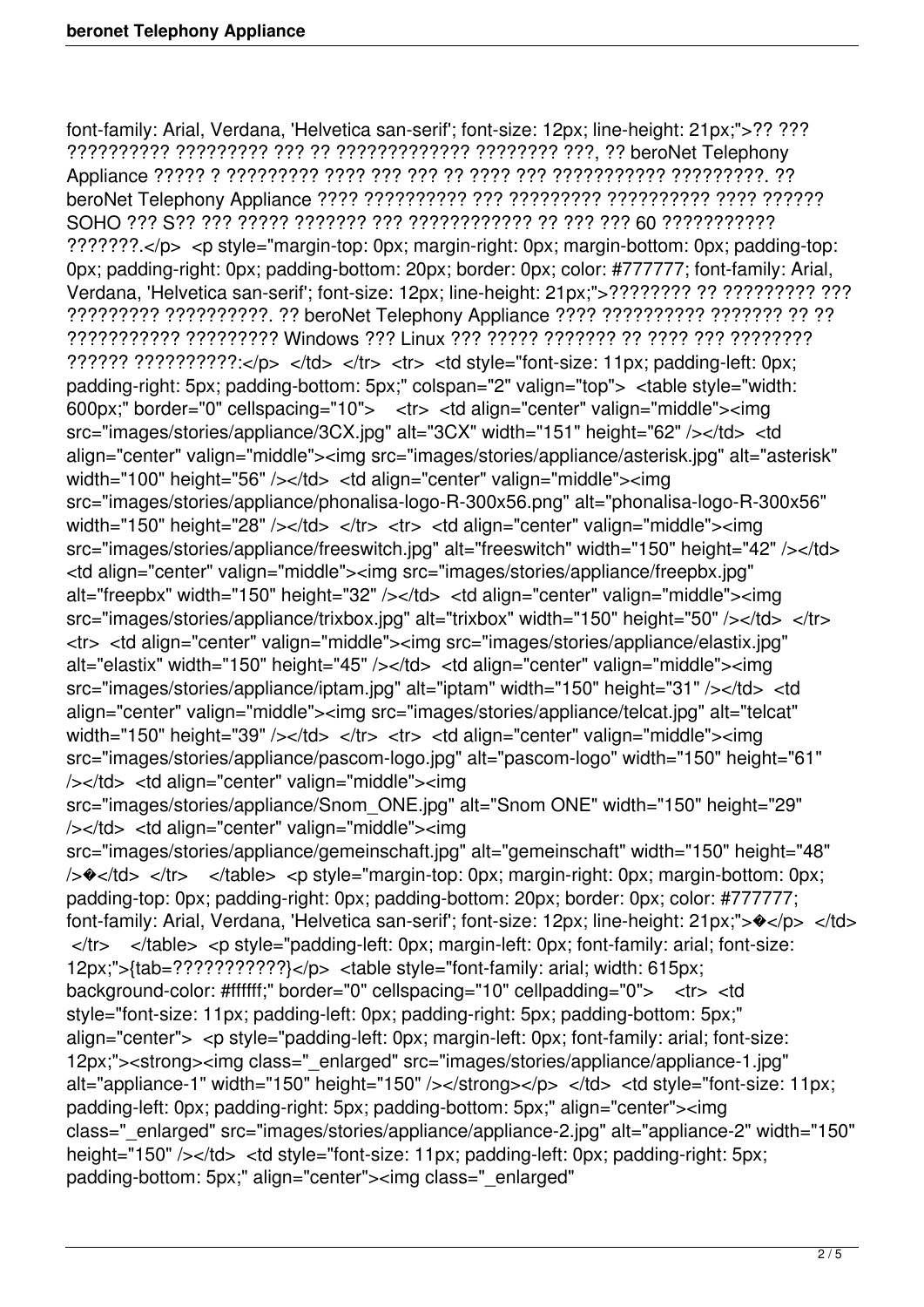src="images/stories/appliance/appliance-3.jpg" alt="appliance-3" width="150" height="150" /></td> </tr> </table> <p style="font-size: 12px;">{tab=???????? ????}</p> <table style="width: 615px;" border="0" cellspacing="10" cellpadding="0"> <tr> <td style="font-family: Arial, Helvetica, sans-serif; font-size: 12px; line-height: normal; color: #777777;"> <p style="font-family: arial; font-size: 12px;"><strong>??????? ????????? ???????:</strong></p> <p>?? beroNet Telephony Appliance�?????? ?? ???????????? ??????? ?? ??? ???????? ????????? ???. ?????????? ?? ?????? ????????? ??? 10 ????????, ?? ????? ??? ???????? ?? ?????????? ??? ?? ???????????? ??? ???????? (2 ???????) ??? ???????? ??? ???????? <span style="color: #777777; font-family: Arial, Helvetica, sans-serif;">beroNet Telephony Appliance</span>.</p></p></p></ src="images/stories/appliance/ALL\_500.jpg" alt="ALL 500" width="500" height="249" /></p> <p>??? ??? ??????? ????????? ??????? ????????? ??? ?????? ??????�<span style="color: #777777; font-family: arial, helvetica, sans-serif;"> $\bullet$ </span>500 ??? ?? ????????? ?? ?????? ?????.<br />?? ????????? ?? ?? ?????????? ???????? ???? ?????????? ????? ???????? ??????, ???? ?????? ?? ????? ?????????? ?? ????? ?? <span style="color: #777777; font-family: arial, helvetica, sans-serif;">�</span>50 ?? ??????? (?? ???????? 10 ????????).</p> <p>?????? ????????????? ??? ?? ????????, ???? ???? ??? ?? ???????????? ??????? ?? ?? ???? ??? ???????? ???? ?? ?????????? ??????? <span style="color: #777777; font-family: arial, helvetica, sans-serif;"> $\diamond$ </span>50 ??? ???????? ????? ??? ?? ????????? ??? ????? ??? ??????????????, ?? ???????????. ?????? ???????? ?? ???????????????? ???????? ????? ?? ????????? ?? ?????? ??????.</p> <p>??? ???????????? ??????????? ??????? ?? ??? ???????? ??? ????????? ??????? ??? ????????,<br />??????????? ????????????? ?? ?? ????? ???????? ???<a href="mal%20to:%20sales@partnernet.gr"> sales@partnernet.gr</a> ? ??????? ??? ??? 210 211 6501.</p> <p><em>???? ???????? ????? ??? ????????????????? ???</em></p>  $\langle t \rangle$ d>  $\langle t \rangle$   $\langle t \rangle$   $\langle t \rangle$   $\langle t \rangle$   $\langle t \rangle$   $\langle t \rangle$   $\langle t \rangle$   $\langle t \rangle$   $\langle t \rangle$   $\langle t \rangle$   $\langle t \rangle$   $\langle t \rangle$   $\langle t \rangle$   $\langle t \rangle$   $\langle t \rangle$   $\langle t \rangle$   $\langle t \rangle$   $\langle t \rangle$   $\langle t \rangle$   $\langle t \rangle$   $\langle t \rangle$   $\langle t \rangle$   $\langle t \rangle$   $\langle t \rangle$   $\langle t \rangle$   $\langle t \rangle$   $\langle$ 12px;">{tab=????????????}</p> <table style="font-family: arial; width: 615px; background-color: #ffffff;" border="0" cellspacing="10" cellpadding="0"> <tr> <td style="font-family: Arial, Helvetica, sans-serif; font-size: 10pt;"> <p style="padding-left: 0px; margin-left: 0px; font-family: arial; font-size: 12px;"><strong>???????? ????????????:</strong></p> <ul style="margin: 0px 0px 20px; padding: 0px; border: 0px; list-style-position: inside; color: #777777; font-family: Arial, Verdana, 'Helvetica san-serif'; font-size: 12px; line-height: 21px;"> <ul style="margin: 0px 0px 20px; padding: 0px; border: 0px; list-style-position: inside; color: #777777; font-family: Arial, Verdana, 'Helvetica san-serif'; font-size: 12px; line-height: 21px;">Hardware:</ul> </ul> <ul style="margin: 0px 0px 20px; padding: 0px; border: 0px; list-style-position: inside; color: #777777; font-family: Arial, Verdana, 'Helvetica san-serif'; font-size: 12px; line-height: 21px;"> <li style="margin: 0px; padding-top: 0px; padding-right: 0px; padding-bottom: 0px; border: 0px;">Intel Atom N2800 2x1,86Ghz</li> <li style="margin: 0px; padding-top: 0px; padding-right: 0px; padding-bottom: 0px; border: 0px;">2GB RAM</li> <li style="margin: 0px; padding-top: 0px; padding-right: 0px; padding-bottom: 0px; border: 0px;">30 GB SSD</li> <li style="margin: 0px; padding-top: 0px; padding-right: 0px; padding-bottom: 0px; border: 0px;">4 x external USB 2.0, Gigabit Ethernet port</li> <li style="margin: 0px; padding-top: 0px; padding-right: 0px; padding-bottom: 0px; border: 0px;">Keyboard and Monitor Support</li> <li style="margin: 0px; padding-top: 0px; padding-right: 0px; padding-bottom: 0px; border: 0px;">Silent system and Fanless design</li> </ul> <p><span style="color: #777777; font-family: Arial, Verdana, 'Helvetica san-serif';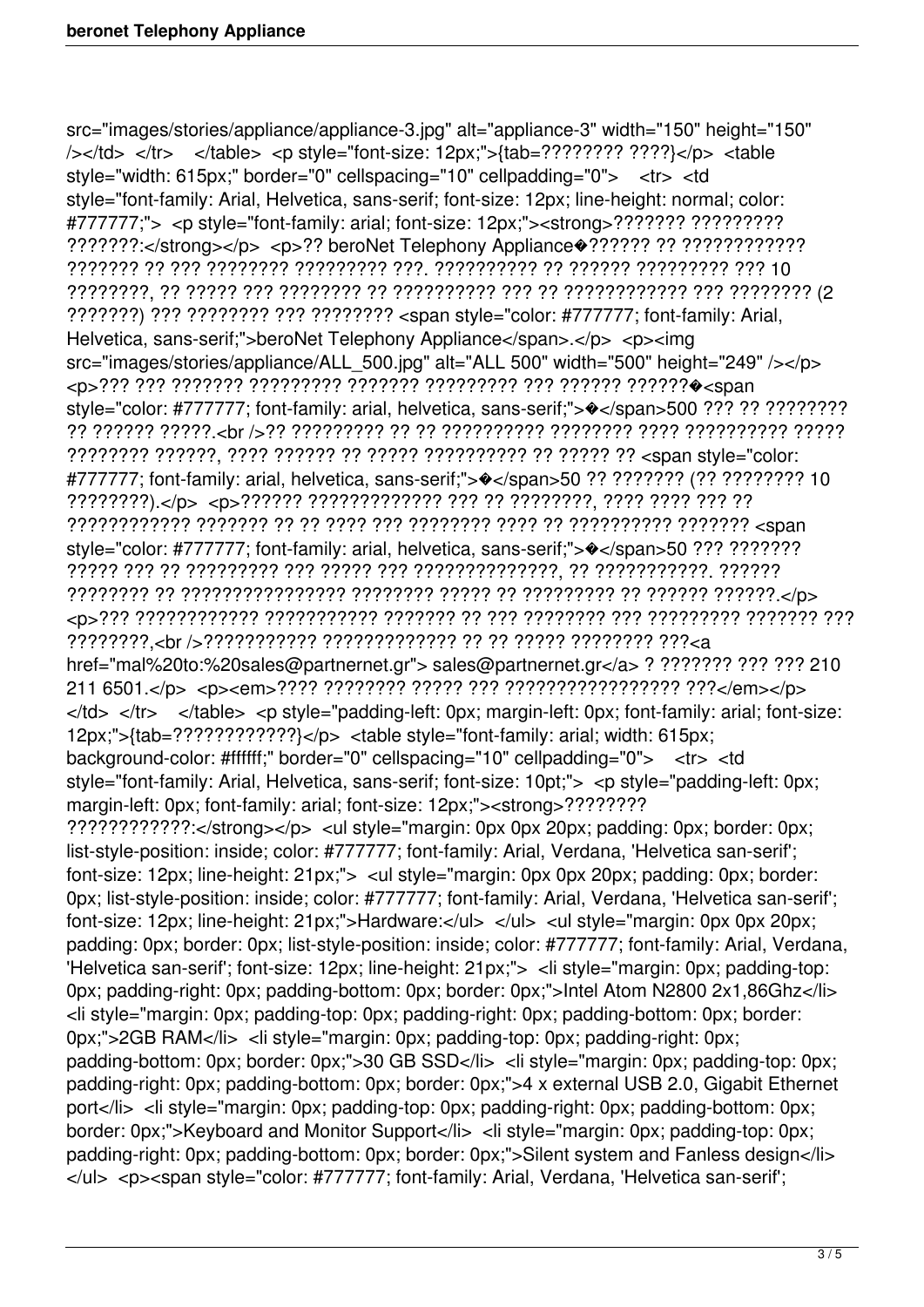font-size: 12px; line-height:  $21px$ ;"> $?????????$ :</span></p> <p><span style="color: #777777; font-family: Arial, Verdana, 'Helvetica san-serif'; font-size: 12px; line-height: 21px;">?? beronet Telephony Appliance ????? ????????? ?? 3 ???????????? ???????? ??????? ?? ?? ???????????? ???????? ??? ??? ?????? ??? ?????????? ???????? ??? modules.</span></p> <ul style="margin: 0px 0px 20px; padding: 0px; border: 0px; list-style-position: inside; color: #777777; font-family: Arial, Verdana, 'Helvetica san-serif'; font-size: 12px; line-height: 21px;"> <ul style="margin: 0px 0px 20px; padding: 0px; border: 0px; list-style-position: inside; color: #777777; font-family: Arial, Verdana, 'Helvetica san-serif'; font-size: 12px; line-height: 21px;"> <ul style="margin: 0px 0px 20px; padding: 0px; border: 0px; list-style-position: inside; color: #777777; font-family: Arial, Verdana, 'Helvetica san-serif'; font-size: 12px; line-height: 21px;"> <ul style="margin: 0px 0px 20px; padding: 0px; border: 0px; list-style-position: inside; color: #777777; font-family: Arial, Verdana, 'Helvetica san-serif'; font-size: 12px; line-height: 21px;"> < li style="margin: 0px; padding-top: 0px; padding-right: 0px; padding-bottom: 0px; border: 0px;">"SBE" ?????? ??? 16 ?????????? ??????? ??? ??? ??????? ??? ??? ??? ?? ????????�modules: <ul style="margin: 0px; padding: 0px 10px; border: 0px; list-style-position: inside;"> < li style="margin: 5px 0px; padding: 0px 10px; border: 0px; list-style-position: inside;">BF2S02FXS 2 ISDN BRI ??? 2 analog FXS ports</li> <li style="margin: 5px 0px; padding: 0px 10px; border: 0px; list-style-position: inside;">BF4FXO 4 analog FXO ports</li> <li style="margin: 5px 0px; padding: 0px 10px; border: 0px; list-style-position: inside;">BF4FXS 4 analog FXS ports</li> </ul> </li> <li style="margin: 0px; padding-top: 0px; padding-right: 0px; padding-bottom: 0px; border: 0px;">?????? "16" ??? "64" ????????, ??? 16 / 64 <span style="color: #777777; font-family: Arial, Verdana, 'Helvetica san-serif'; line-height: 21px;">?????????? ??????? ??? ??? ???????? ??? ??? ??? ?? ????????�modules</span>: <ul style="margin: 0px; padding: 0px 10px; border: 0px; list-style-position: inside;"> <li style="margin: 5px 0px; padding: 0px 10px; border: 0px; list-style-position: inside;">BF4S0 4 ISDN BRI ports</li> <li style="margin: 5px 0px; padding: 0px 10px; border: 0px; list-style-position: inside;">BF2S02FXS 2 ISDN BRI ??? 2 analog FXS ports</li> <li style="margin: 5px 0px; padding: 0px 10px; border: 0px; list-style-position: inside;">BF1E1 1 ISDN PRI /E1 ports</li> <li style="margin: 5px 0px; padding: 0px 10px; border: 0px; list-style-position: inside;">BF2E1 2 ISDN PRI/E1 ports</li> <li style="margin: 5px 0px; padding: 0px 10px; border: 0px; list-style-position: inside;">BF4FXO 4 analog FXO ports</li> <li style="margin: 5px 0px; padding: 0px 10px; border: 0px; list-style-position: inside;">BF4FXS 4 analog FXS ports</li> <li style="margin: 5px 0px; padding: 0px 10px; border: 0px; list-style-position: inside;">BF2GSM 2 GSM ports</li> </ul> </ul> </ul> </ul> </ul> </ul style="margin: 0px 0px 20px; padding: 0px; border: 0px; list-style-position: inside; color: #777777; font-family: Arial, Verdana, 'Helvetica san-serif'; font-size: 12px; line-height: 21px;">?????????? ??? ?????: <li style="margin: 0px; padding-top: 0px; padding-right: 0px; padding-bottom: 0px; border: 0px;">??????????: 35 x 25,5 x 4,6 cm (1U, <span style="color: #777777; font-family: Arial, Verdana, 'Helvetica san-serif'; line-height: 21px;">Brackets�</span>19� ???????????)</li> <li style="margin: 0px; padding-top: 0px; padding-right: 0px; padding-bottom: 0px; border: 0px;">?????: 2 kg (??????? ?? ?? ?????????? ??? modules)</li> <li style="margin: 0px; padding-top: 0px; padding-right: 0px; padding-bottom: 0px; border: 0px;">??????????: 12V DC 3A (2,5x5,5) Desktop, Voltage: 110/230V 50/60Hz</li $>$ </ul $>$ </lib>  $>$ </ul style="margin: 0px 0px 20px; padding: 0px; border: 0px; list-style-position: inside; color: #777777; font-family: Arial, Verdana, 'Helvetica san-serif'; font-size: 12px; line-height: 21px;">???????????: < li style="margin: 0px; padding-top: 0px;